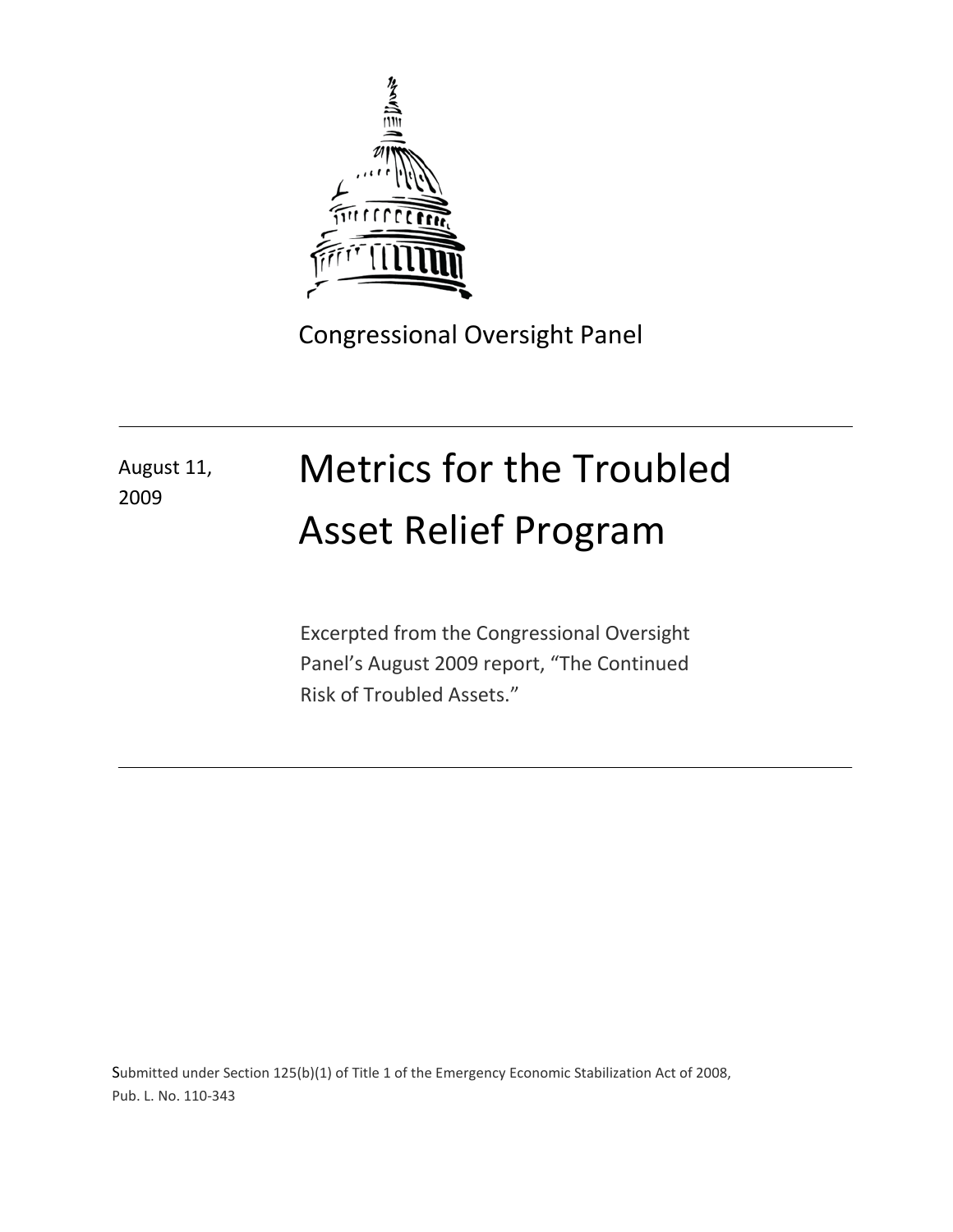### **TARP Metrics**

The Panel continues to monitor a number of financial market indicators that the Panel and others, including Treasury, the Government Accountability Office (GAO), Special Inspector General for the Troubled Asset Relief Program (SIGTARP), and the Financial Stability Oversight Board, consider useful in assessing the effectiveness of the Administration's efforts to restore financial stability and accomplish the goals of the EESA. This section discusses changes that have occurred since the release of the Panel's July report.

• **Interest Rate Spreads.** Key interest rate spreads have leveled off following precipitous drops between the Panel's May and June oversight reports. Spreads remain well below the crisis levels seen late last year, and Treasury and Federal Reserve officials continue to cite the moderation of these spreads as a key indicator of a stabilizing economy.<sup>226</sup>

| <b>Indicator</b>                                 | <b>Current Spread</b> <sup>227</sup><br>(as of 8/05/09) | <b>Percent Change</b><br><b>Since Last Report</b><br>(7/9/09) |
|--------------------------------------------------|---------------------------------------------------------|---------------------------------------------------------------|
| 3-Month LIBOR-OIS Spread <sup>228</sup>          | 0.27                                                    | $(12.9)\%$                                                    |
| 1-Month LIBOR-OIS Spread <sup>229</sup>          | 0.09                                                    | $(18.18)\%$                                                   |
| TED Spread <sup>230</sup> (in basis points)      | 29.26                                                   | 11.17%                                                        |
| Conventional Mortgage Rate Spread <sup>231</sup> | 1.58                                                    | $(0.63)$ %                                                    |
| Corporate AAA Bond Spread <sup>232</sup>         | 1.73                                                    | (7.49)%                                                       |

#### **Figure 18: Interest Rate Spreads**

l

<sup>226</sup> See Allison Testimony, *supra* note 37 ("There are tentative signs that the financial system is beginning to stabilize and that our efforts have made an important contribution. Key indicators of credit market risk, while still elevated, have dropped substantially").

 $227$  Percentage points, unless otherwise indicated.

<sup>228</sup> *3 Mo LIBOR-OIS Spread*, Bloomberg (online at www.bloomberg.com/apps/quote?ticker=.LOIS3:IND|) (accessed Aug. 5, 2009).

<sup>229</sup> *1 Mo LIBOR-OIS Spread*, Bloomberg (online at www.bloomberg.com/apps/quote?ticker=.LOIS1:IND|) (accessed Aug. 5, 2009).

<sup>230</sup> *TED Spread*, Bloomberg (online at www.bloomberg.com/apps/quote?ticker=.TEDSP:IND) (accessed Aug. 5, 2009).

<sup>231</sup> Board of Governors of the Federal Reserve System, *Federal Reserve Statistical Release H.15: Selected Interest Rates: Historical Data (*Instrument: Conventional Mortgages, Frequency: Weekly) (online at www.federalreserve.gov/releases/h15/data/Weekly\_Thursday\_/H15\_MORTG\_NA.txt) (accessed Aug. 5, 2009); Board of Governors of the Federal Reserve System, *Federal Reserve Statistical Release H.15: Selected Interest Rates: Historical Data* (Instrument: U.S. Government Securities/Treasury Constant Maturities/Nominal 10-Year, Frequency: Weekly) (online at

www.federalreserve.gov/releases/h15/data/Weekly\_Friday\_/H15\_TCMNOM\_Y10.txt) (accessed Aug. 5, 2009) (hereinafter "Fed H.15 10-Year Treasuries").

<sup>232</sup> Board of Governors of the Federal Reserve System, *Federal Reserve Statistical Release H.15: Selected Interest Rates: Historical Data* (Instrument: Corporate Bonds/Moody's Seasoned AAA, Frequency: Weekly) (online at www.federalreserve.gov/releases/h15/data/Weekly\_Friday\_/H15\_AAA\_NA.txt) (accessed Aug. 5, 2009); Fed H.15 10-Year Treasuries, *supra* note 232.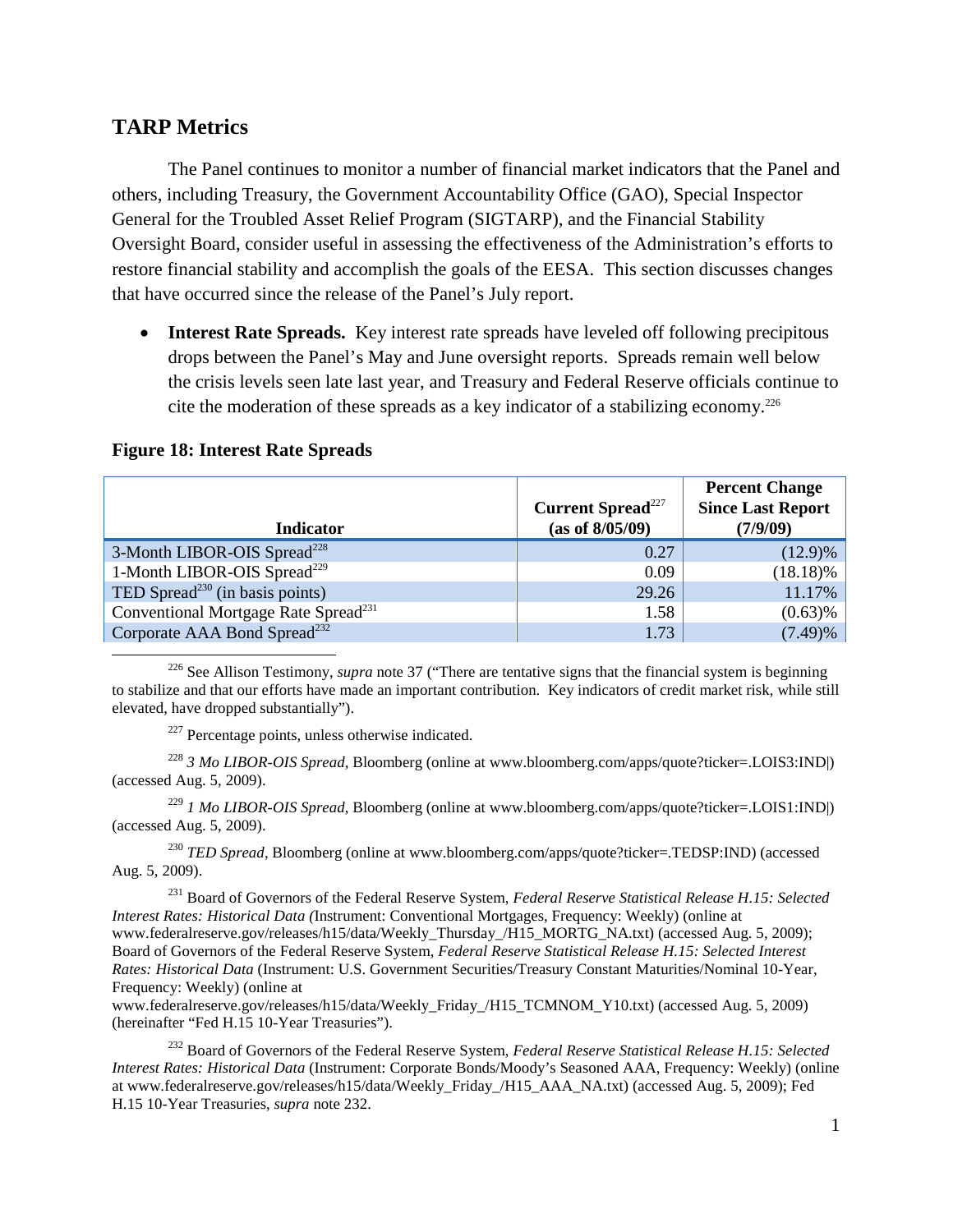| Corporate BAA Bond Spread <sup>233</sup>            | 3.24 | $(11.23)\%$ |
|-----------------------------------------------------|------|-------------|
| Overnight AA Asset-backed Commercial Paper Interest | 0.21 | 16.67%      |
| Rate Spread <sup>234</sup>                          |      |             |
| Overnight A2/P2 Nonfinancial Commercial Paper       | .18  | $(33.33)\%$ |
| Interest Rate Spread <sup>235</sup>                 |      |             |

ı

<sup>233</sup> Board of Governors of the Federal Reserve System, *Federal Reserve Statistical Release H.15: Selected Interest Rates: Historical Data* (Instrument: Corporate Bonds/Moody's Seasoned BAA, Frequency: Weekly) (online at www.federalreserve.gov/releases/h15/data/Weekly\_Friday\_/H15\_BAA\_NA.txt) (accessed Aug. 5, 2009); Fed H.15 10-Year Treasuries, *supra* note 232.

<sup>234</sup> Board of Governors of the Federal Reserve System, *Federal Reserve Statistical Release: Commercial Paper Rates and Outstandings: Data Download Program* (Instrument: AA Asset-Backed Discount Rate, Frequency: Daily) (online at www.federalreserve.gov/DataDownload/Choose.aspx?rel=CP) (accessed July 9, 2009); Board of Governors of the Federal Reserve System, *Federal Reserve Statistical Release: Commercial Paper Rates and Outstandings: Data Download Program* (Instrument: AA Nonfinancial Discount Rate, Frequency: Daily) (online at www.federalreserve.gov/DataDownload/Choose.aspx?rel=CP) (accessed Aug. 5, 2009) (hereinafter "Fed CP AA Nonfinancial Rate").

<sup>235</sup> Board of Governors of the Federal Reserve System, *Federal Reserve Statistical Release: Commercial Paper Rates and Outstandings: Data Download Program* (Instrument: A2/P2 Nonfinancial Discount Rate, Frequency: Daily) (online at www.federalreserve.gov/DataDownload/Choose.aspx?rel=CP) (accessed Aug. 5, 2009); Fed CP AA Nonfinancial Rate, *supra* note 235.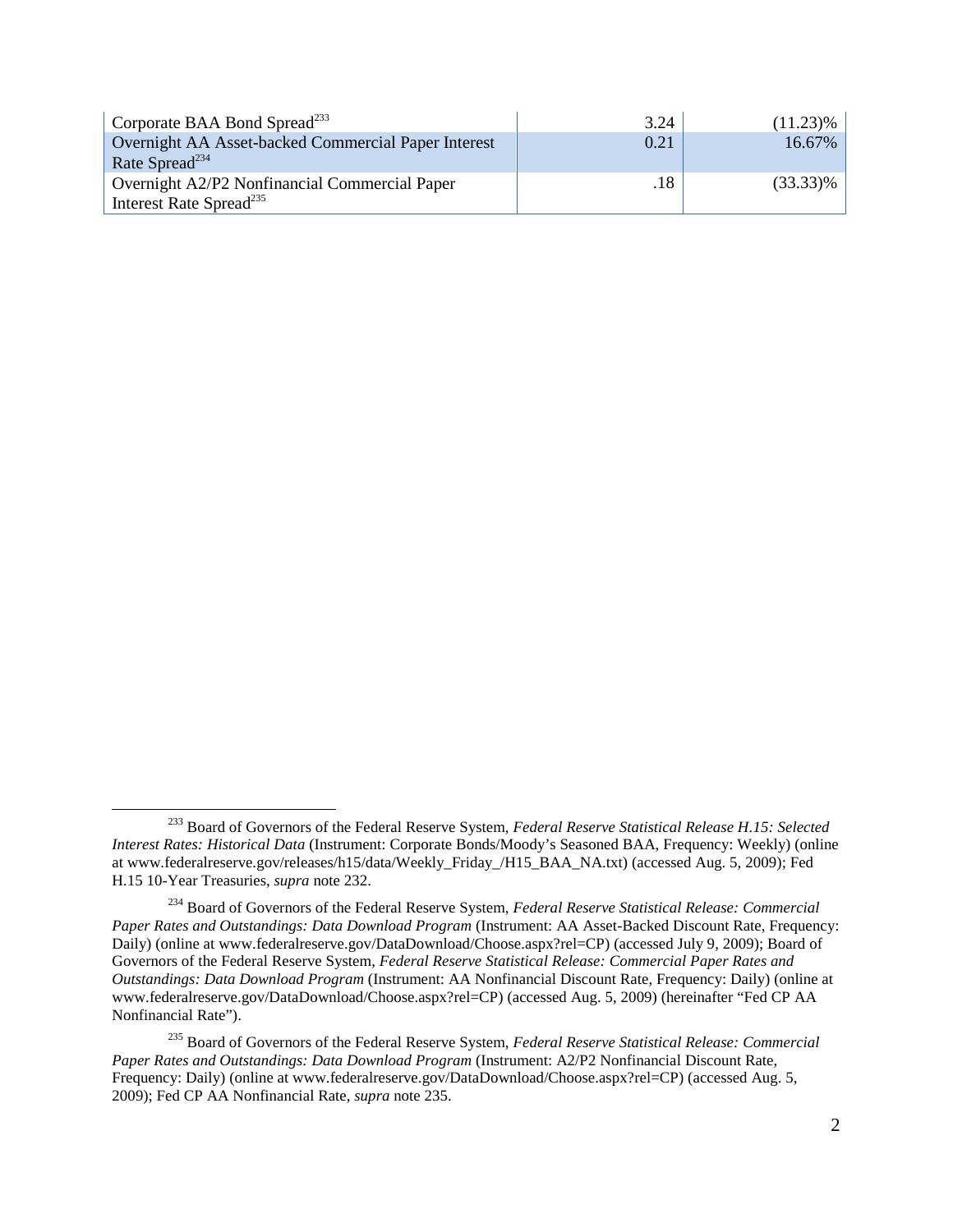• **Commercial Paper Outstanding.** Commercial paper outstanding, a rough measure of short-term business debt, is an indicator of the availability of credit for enterprises. All three measured commercial paper values decreased since the Panel's July report. Assetbacked, financial and nonfinancial commercial paper have all decreased since October 2008 with nonfinancial commercial paper outstanding declining by over 44 percent.

| <b>Indicator</b>                                                                                  | <b>Current Level</b><br>(as of 7/31/09)<br>(billions of dollars) | <b>Percent Change</b><br><b>Since Last Report</b><br>(7/9/09) |
|---------------------------------------------------------------------------------------------------|------------------------------------------------------------------|---------------------------------------------------------------|
| Asset-Backed Commercial Paper Outstanding (seasonally<br>adjusted) $^{236}$                       | \$437.8                                                          | $(4.15)\%$                                                    |
| Financial Commercial Paper Outstanding (seasonally<br>adjusted) $^{237}$                          | 517.5                                                            | $(6.62)\%$                                                    |
| Nonfinancial Commercial Paper Outstanding (seasonally<br>adjusted) <sup><math>^{238}</math></sup> | 110.4                                                            | $(11.99)\%$                                                   |

#### **Figure 19: Commercial Paper Outstanding**

ı

<sup>236</sup> Board of Governors of the Federal Reserve System, *Federal Reserve Statistical Release: Commercial Paper Rates and Outstandings: Data Download Program* (Instrument: Asset-Backed Commercial Paper Outstanding, Frequency: Weekly) (online at www.federalreserve.gov/DataDownload/Choose.aspx?rel=CP) (accessed Aug. 5, 2009).

<sup>237</sup> Board of Governors of the Federal Reserve System, *Federal Reserve Statistical Release: Commercial Paper Rates and Outstandings: Data Download Program* (Instrument: Financial Commercial Paper Outstanding, Frequency: Weekly) (online at www.federalreserve.gov/DataDownload/Choose.aspx?rel=CP) (accessed Aug. 5, 2009).

<sup>238</sup> Board of Governors of the Federal Reserve System, *Federal Reserve Statistical Release: Commercial Paper Rates and Outstandings: Data Download Program* (Instrument: Nonfinancial Commercial Paper Outstanding, Frequency: Weekly) (online at www.federalreserve.gov/DataDownload/Choose.aspx?rel=CP) (accessed Aug. 5, 2009).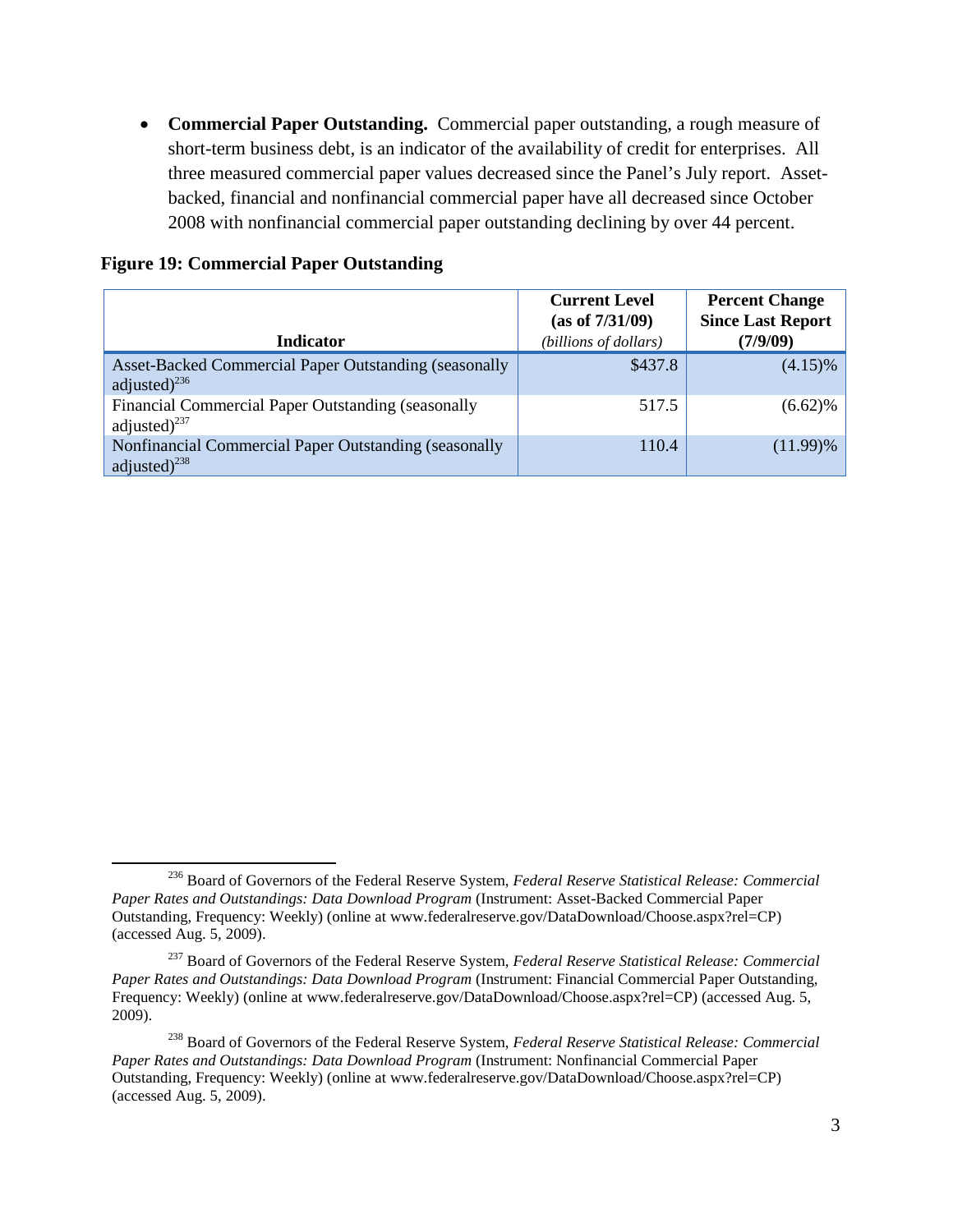• **Lending by the Largest TARP-recipient Banks.** Treasury's Monthly Lending and Intermediation Snapshot tracks loan originations and average loan balances for the 21 largest recipients of CPP funds across a variety of categories, ranging from mortgage loans to commercial and industrial loans to credit card lines. Mortgage originations – excluding refinancing – increased by over 8 percent from April to May; further, mortgage originations have increased by more than 75 percent since October of 2008. The dramatic drop in commercial real estate has continued from the previously reported period. The data below exclude lending by two large CPP-recipient banks, PNC Bank and Wells Fargo, because significant acquisitions by those banks since last October make comparisons misleading.

| <b>Indicator</b>                   | <b>Most Recent Data</b><br>(May 2009)<br>(millions of dollars) | <b>Percent Change</b><br><b>Since April 2009</b> | <b>Percent Change</b><br><b>Since October 2008</b> |
|------------------------------------|----------------------------------------------------------------|--------------------------------------------------|----------------------------------------------------|
| <b>Total Loan Originations</b>     | \$200,298                                                      | .51%                                             | $(8.19)\%$                                         |
| <b>Total Mortgage Origination</b>  | 77,792                                                         | 8.06%                                            | 75.64%                                             |
| <b>C&amp;I</b> New Commitments     | 33,482                                                         | 3.06%                                            | $(43.20)\%$                                        |
| <b>CRE New Commitments</b>         | 2,971                                                          | $(14.38)\%$                                      | $(71.77)\%$                                        |
| <b>Mortgage Refinancing</b>        | 52,682                                                         | $(7.50)\%$                                       | 180.71%                                            |
| <b>Total Average Loan Balances</b> | 3,337,318                                                      | $(0.62)\%$                                       | $(2.50)\%$                                         |

#### Figure 20: Lending by the Largest TARP-recipient Banks<sup>239</sup>

 $\overline{\phantom{0}}$ 

<sup>&</sup>lt;sup>239</sup> On July 10, 2009 the Federal Reserve announced that it had made changes to the data in its H.8 release, which has changed previously reported figures. In order to represent measured trends accurately, the Panel has updated its figures to reflect the latest reported Federal Reserve data. *See* Board of Governors of the Federal Reserve System, H8: Changes to Data and Items Reported on the Release for July 1, 2009 (July 10, 2009) (online at www.tradingurus.com/index2.php?option=com\_content&do\_pdf=1&id=17314).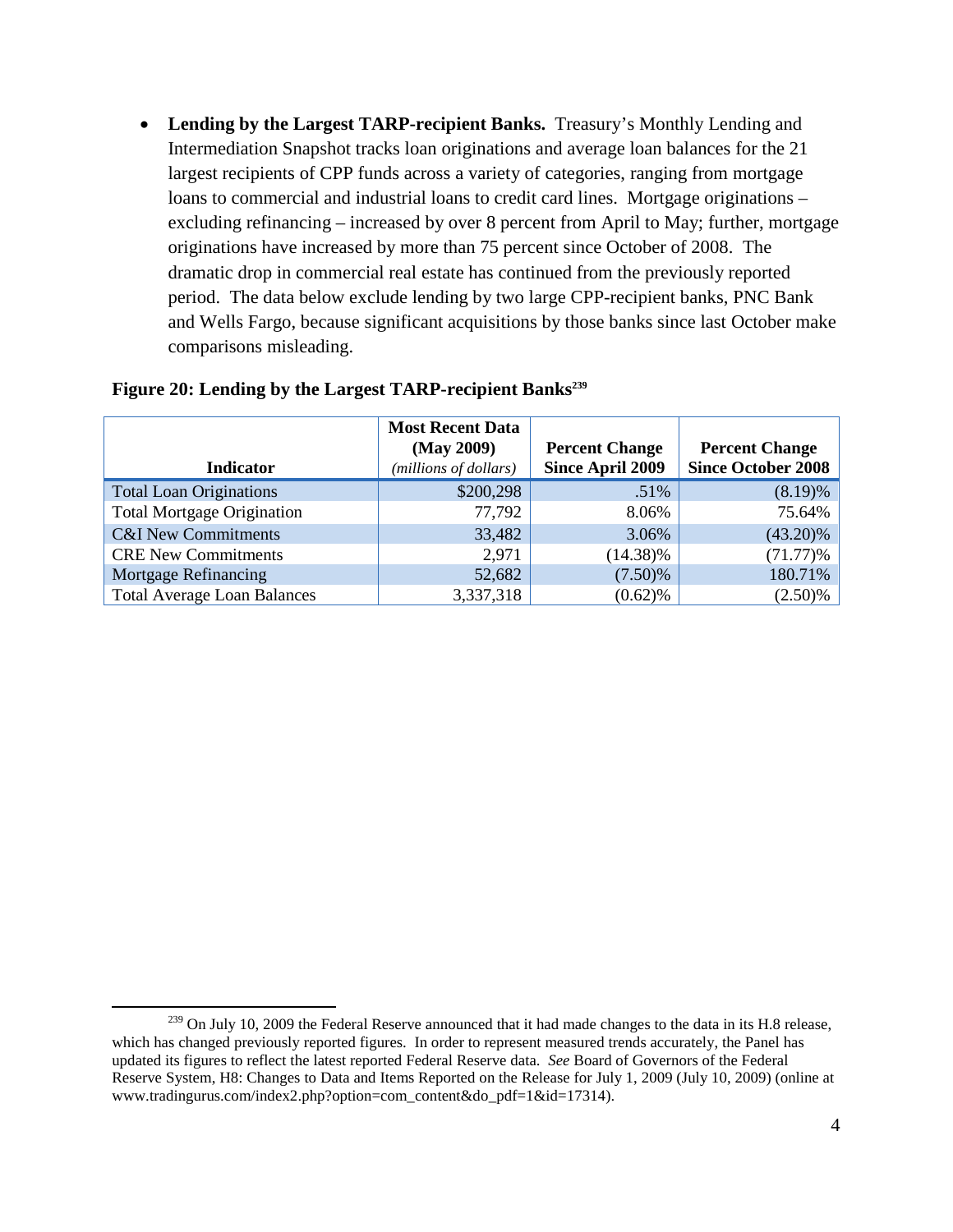• **Loans and Leases Outstanding of Domestically Chartered Banks.** Weekly data from the Federal Reserve Board track fluctuations among different categories of bank assets and liabilities. Loans and leases outstanding for large and small domestic banks both fell last month.<sup>240</sup> Total loans and leases outstanding at large banks have dropped by over 5.8 percent since last October.<sup>241</sup>

| <b>Indicator</b>                                        | <b>Current Level</b><br>(as of 8/05/09)<br>(billions of dollars) | <b>Percent Change</b><br><b>Since Last</b><br><b>Report (7/9/09)</b> | <b>Percent Change</b><br><b>Since ESSA Signed</b><br>into Law $(10/3/08)$ |
|---------------------------------------------------------|------------------------------------------------------------------|----------------------------------------------------------------------|---------------------------------------------------------------------------|
| Large Domestic Banks – Total Loans<br>and Leases        | \$3,817.8                                                        | $(1.41)$ %                                                           | $(5.81)\%$                                                                |
| <b>Small Domestic Banks - Total Loans</b><br>and Leases | 2,517.4                                                          | $(0.63)$ %                                                           | $(0.01)$ %                                                                |

#### Figure 21: Loans and Leases Outstanding<sup>242</sup>

• **Housing Indicators.** Foreclosure filings increased by over four percent from May to June, in turn raising the rate to twenty percent above the level of last October. Housing prices, as illustrated by the S&P/Case-Shiller Composite 20 Index, continued to decline in April. The index remains down over ten percent since October 2008.

#### **Figure 22: Housing Indicators**

l

| <b>Indicator</b>                                        | <b>Most Recent</b><br><b>Monthly Data</b> | <b>Percent Change</b><br><b>From Data Available</b><br>at Time of Last<br><b>Report (8/05/09)</b> | <b>Percent Change</b><br><b>Since October 2008</b> |
|---------------------------------------------------------|-------------------------------------------|---------------------------------------------------------------------------------------------------|----------------------------------------------------|
| Monthly Foreclosure Filings <sup><math>243</math></sup> | 336,173                                   | 4.57%                                                                                             | 20.25%                                             |
| Housing Prices - S&P/Case-Shiller                       | 140.1                                     | $(0.16)$ %                                                                                        | $(10.82)\%$                                        |
| Composite 20 Index <sup>244</sup>                       |                                           |                                                                                                   |                                                    |

<sup>240</sup> Board of Governors of the Federal Reserve System, *Federal Reserve Statistical Release H.8: Assets and Liabilities of Commercial Banks in the United States: Historical Data* (Instrument: Assets and Liabilities of Large Domestically Chartered Commercial Banks in the United States, seasonally adjusted, adjusted for mergers, billions of dollars) (online at www.federalreserve.gov/releases/h8/data.htm) (accessed Aug. 5, 2009).

<sup>241</sup> Board of Governors of the Federal Reserve System, *Federal Reserve Statistical Release H.8: Assets and Liabilities of Commercial Banks in the United States: Historical Data* (Instrument: Assets and Liabilities of Small Domestically Chartered Commercial Banks in the United States, Seasonally adjusted, adjusted for mergers, billions of dollars) (online at www.federalreserve.gov/releases/h8/data.htm) (accessed Aug. 5, 2009).

 $242$  These figures differ from the amount of total loans and leases in bank credit cited in section B of this report because FDIC data include all FDIC-insured institutions whereas the data above measure only the loans and leases in bank credit for domestically chartered commercial institutions.

<sup>243</sup> RealtyTrac, *Foreclosure Activity Press Releases* (online at www.realtytrac.com//ContentManagement/PressRelease.aspx) (accessed Aug. 5, 2009). The most recent data available is for June 2009.